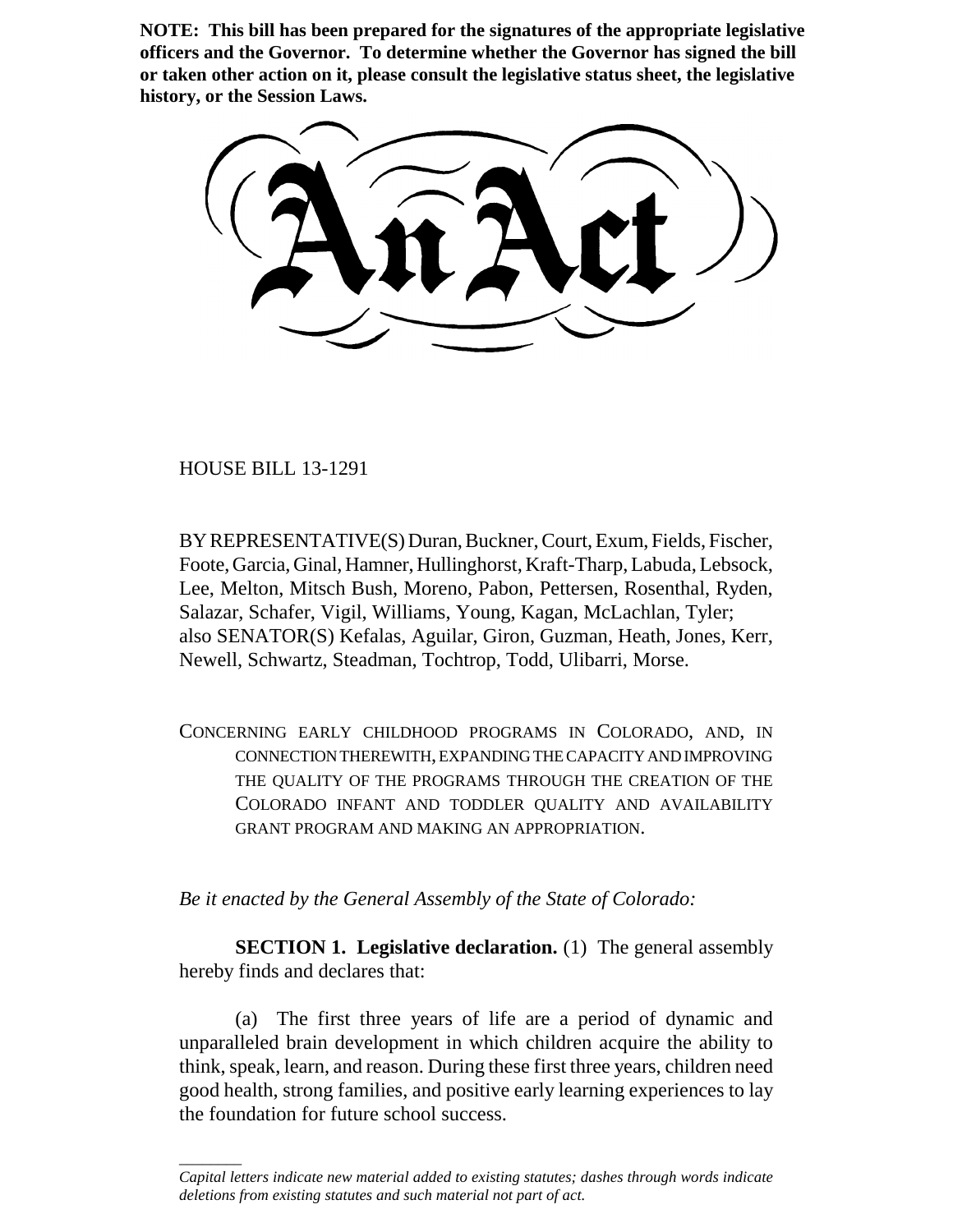(b) Young children living in poverty are more likely to face challenges that can negatively impact their development and create disparities in their cognitive and social abilities long before they enter school;

(c) In 2011, an estimated twenty-one percent of all Colorado children, or nearly forty-two thousand children, under three years of age lived in poverty. Since 2000, the number of infants and toddlers living in poverty in Colorado has more than doubled, increasing by more than one hundred thirty percent.

(d) In an effort to ensure that all young children have the same opportunities to succeed in school and life, high quality early childhood education programs have been created to support the healthy development of low-income infants and toddlers;

(e) Research shows that high quality early childhood programs make a positive difference in areas associated with children's success in school, family self-sufficiency, and parental support of child development; and

(f) In Colorado in 2011, licensed child care center homes had the capacity to care for only nine percent of the infants in the state.

(2) The general assembly, therefore, declares that it is in the best interests of the children and people of the state of Colorado to provide state funding to expand and enhance high quality early childhood programs and services to meet the needs of more of our low-income infants and toddlers.

**SECTION 2.** In Colorado Revised Statutes, **add** article 6.7 to title 26 as follows:

## **ARTICLE 6.7 Colorado Infant and Toddler Quality and Availability Grant Program**

**26-6.7-101. Short title.** THIS ARTICLE SHALL BE KNOWN AND MAY BE CITED AS THE "COLORADO INFANT AND TODDLER QUALITY AND AVAILABILITY GRANT PROGRAM".

PAGE 2-HOUSE BILL 13-1291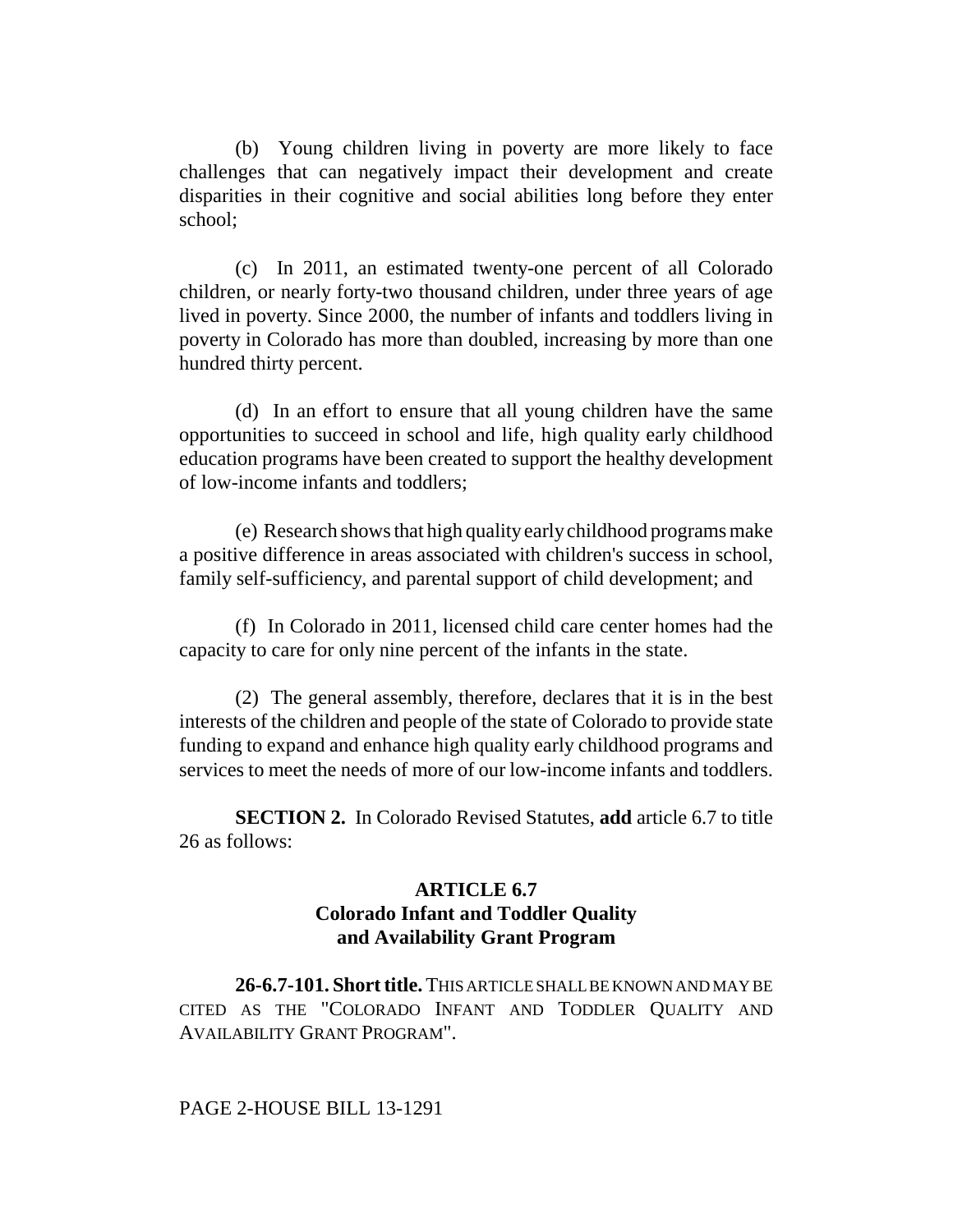**26-6.7-102. Definitions.** AS USED IN THIS ARTICLE, UNLESS THE CONTEXT OTHERWISE REQUIRES:

(1) "COLORADO CHILD CARE ASSISTANCE PROGRAM" OR "CCCAP" MEANS THE COLORADO CHILD CARE ASSISTANCE PROGRAM IN THE STATE DEPARTMENT.

(2) "COUNTY DEPARTMENT" MEANS A COUNTY OR DISTRICT DEPARTMENT OF SOCIAL SERVICES.

(3) "EARLY CHILDHOOD COUNCIL" MEANS AN EARLY CHILDHOOD COUNCIL ESTABLISHED PURSUANT TO PART 1 OF ARTICLE 6.5 OF THIS TITLE.

(4) "EARLY CHILDHOOD PROGRAM" MEANS A SCHOOL DISTRICT, PROVIDER, HEAD START PROGRAM, OR FACILITY THAT PROVIDES CHILD CARE AND EDUCATION TO LOW-INCOME INFANTS AND TODDLERS, HAS A CONTRACT AS A PROVIDER THROUGH THE COLORADO CHILD CARE ASSISTANCE PROGRAM, AND IS EITHER LICENSED PURSUANT TO PART 1 OF ARTICLE 6 OF THIS TITLE OR PARTICIPATES IN THE COLORADO PRESCHOOL PROGRAM PURSUANT TO ARTICLE 28 OF TITLE 22, C.R.S.

(5) "GRANT PROGRAM" MEANS THE COLORADO INFANT AND TODDLER QUALITY AND AVAILABILITY GRANT PROGRAM CREATED IN SECTION 26-6.7-103.

(6) "TIERED REIMBURSEMENT" MEANS A PAY STRUCTURE THAT REFLECTS AN INCREASED RATE OF REIMBURSEMENT FOR EARLY CHILDHOOD PROGRAMS THAT RECEIVE MONEYS THROUGH CCCAP.

**26-6.7-103. Colorado infant and toddler quality and availability grant program - creation.** SUBJECT TO AVAILABLE APPROPRIATIONS, THERE IS HEREBY CREATED IN THE STATE DEPARTMENT THE COLORADO INFANT AND TODDLER QUALITY AND AVAILABILITY GRANT PROGRAM. THE GOAL OF THE GRANT PROGRAM IS TO IMPROVE QUALITY IN INFANT AND TODDLER CARE, PROVIDE TIERED REIMBURSEMENT TO HIGH-QUALITY EARLY CHILDHOOD PROGRAMS, AND INCREASE THE NUMBER OF LOW-INCOME INFANTS AND TODDLERS SERVED THROUGH HIGH-QUALITY EARLY CHILDHOOD PROGRAMS, AS WELL AS PROMOTE VOLUNTARY PARENTAL INVOLVEMENT. A PROGRAM IS CONSIDERED "HIGH-QUALITY" IF IT IS IN THE TOP TWO RATINGS OF THE STATE'S QUALITY RATING AND IMPROVEMENT

PAGE 3-HOUSE BILL 13-1291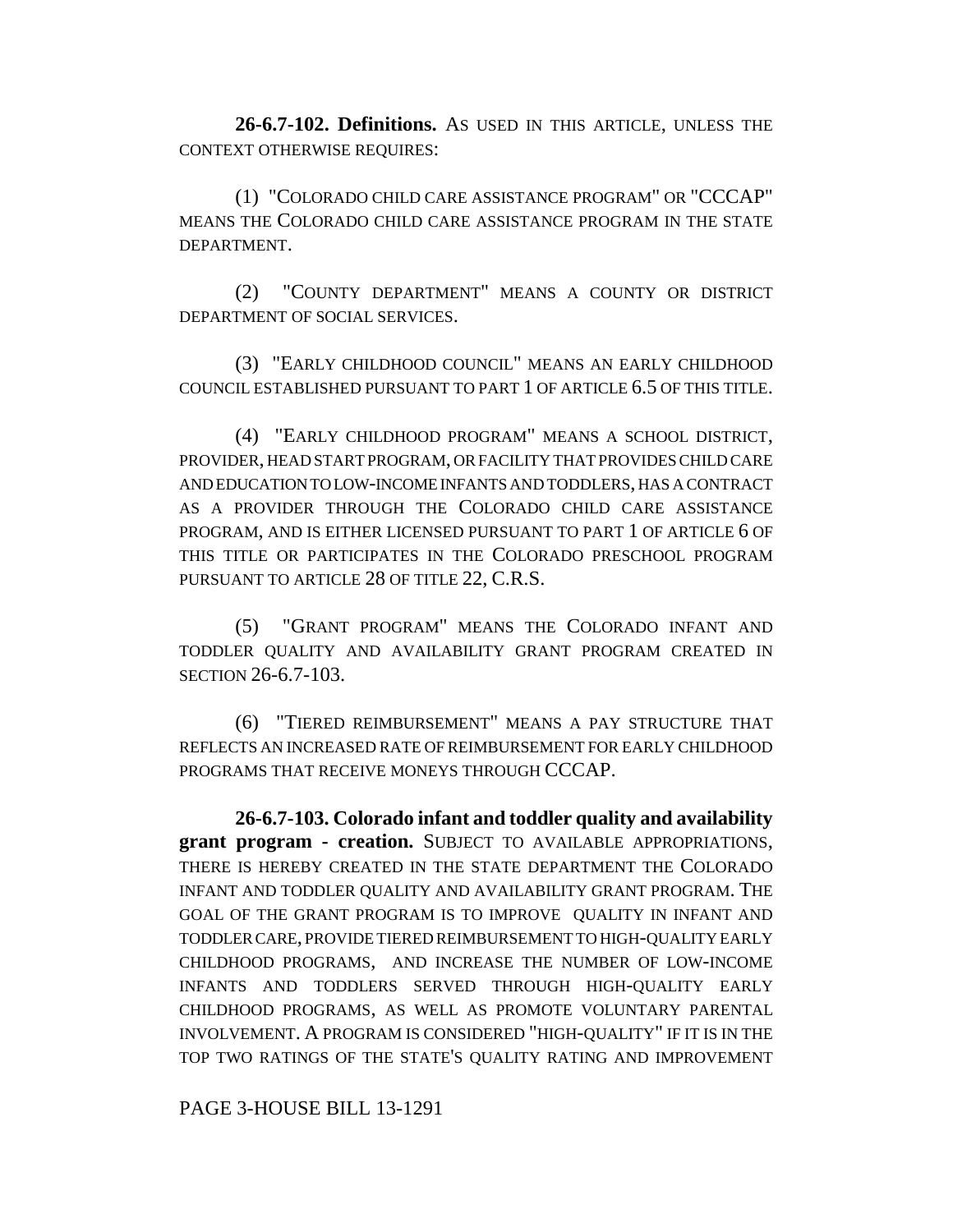SYSTEM, OR IS ACCREDITED BY A STATE DEPARTMENT-APPROVED ACCREDITING BODY, OR IS AN EARLY HEAD START PROGRAM MEETING FEDERAL STANDARDS. EARLY CHILDHOOD COUNCILS AND COUNTY DEPARTMENTS MUST JOINTLY APPLY FOR MONEYS THROUGH THE GRANT PROGRAM, WHICH WILL BE ADMINISTERED BY THE STATE DEPARTMENT. EARLY CHILDHOOD PROGRAMS THAT ARE WITHIN THE SERVICE AREA OF AN EARLY CHILDHOOD COUNCIL AND WITHIN THE COUNTY JOINTLY APPLYING FOR THE GRANT MAY APPLY TO THE EARLY CHILDHOOD COUNCIL FOR MONEYS THAT WOULD ALLOW THEM TO ACHIEVE ONE OF THE OBJECTIVES OF THE GRANT PROGRAM.

**26-6.7-104. Eligibility for grants - applications - deadlines.** (1) THE STATE DEPARTMENT SHALL DEVELOP AN APPLICATION PROCESS AND ISSUE A REQUEST FOR PROPOSALS FOR THE GRANT PROGRAM, INCLUDING NOTIFICATION OF AVAILABLE MONEYS TO EARLY CHILDHOOD COUNCILS AND COUNTY DEPARTMENTS, ELIGIBILITY CRITERIA, PROPOSAL REQUIREMENTS, AND AWARD CRITERIA.

(2) AN APPLICANT TO THE GRANT PROGRAM IS ELIGIBLE FOR A GRANT AWARD PURSUANT TO THIS ARTICLE IF:

(a) THE APPLICATION IS MADE JOINTLY BETWEEN AN EARLY CHILDHOOD COUNCIL AND A COUNTY DEPARTMENT. IF AN EARLY CHILDHOOD COUNCIL SERVES MORE THAN ONE COUNTY, IT MAY SUBMIT A SINGLE APPLICATION THAT COMBINES MULTIPLE COUNTIES IN ITS SERVICE AREA.

(b) THE EARLY CHILDHOOD PROGRAMS TO WHICH THE GRANT MONEYS WILL BE DISTRIBUTED HAVE CONTRACTS WITH CCCAP;

(c) THE APPLICATION DEMONSTRATES A NEED AND PROVIDES A PLAN TO IMPROVE QUALITY AND INCREASE THE CAPACITY FOR EARLY CHILDHOOD PROGRAMS IN ITS SERVICE AREA. THE GOAL OF THE GRANT PROGRAM IS TO INCREASE THE NUMBER OF INFANTS AND TODDLERS SERVED THROUGH HIGH-QUALITY EARLY CHILDHOOD PROGRAMS. THE EARLY CHILDHOOD PROGRAMS MAY BE HOME-BASED OR CENTER-BASED;

(d) IT PROVIDES A PLAN DETAILING HOW IT WILL PROVIDE TIERED REIMBURSEMENT; AND

(e) IT MEETS ANY OTHER CRITERIA SET FORTH IN THE APPLICATION

PAGE 4-HOUSE BILL 13-1291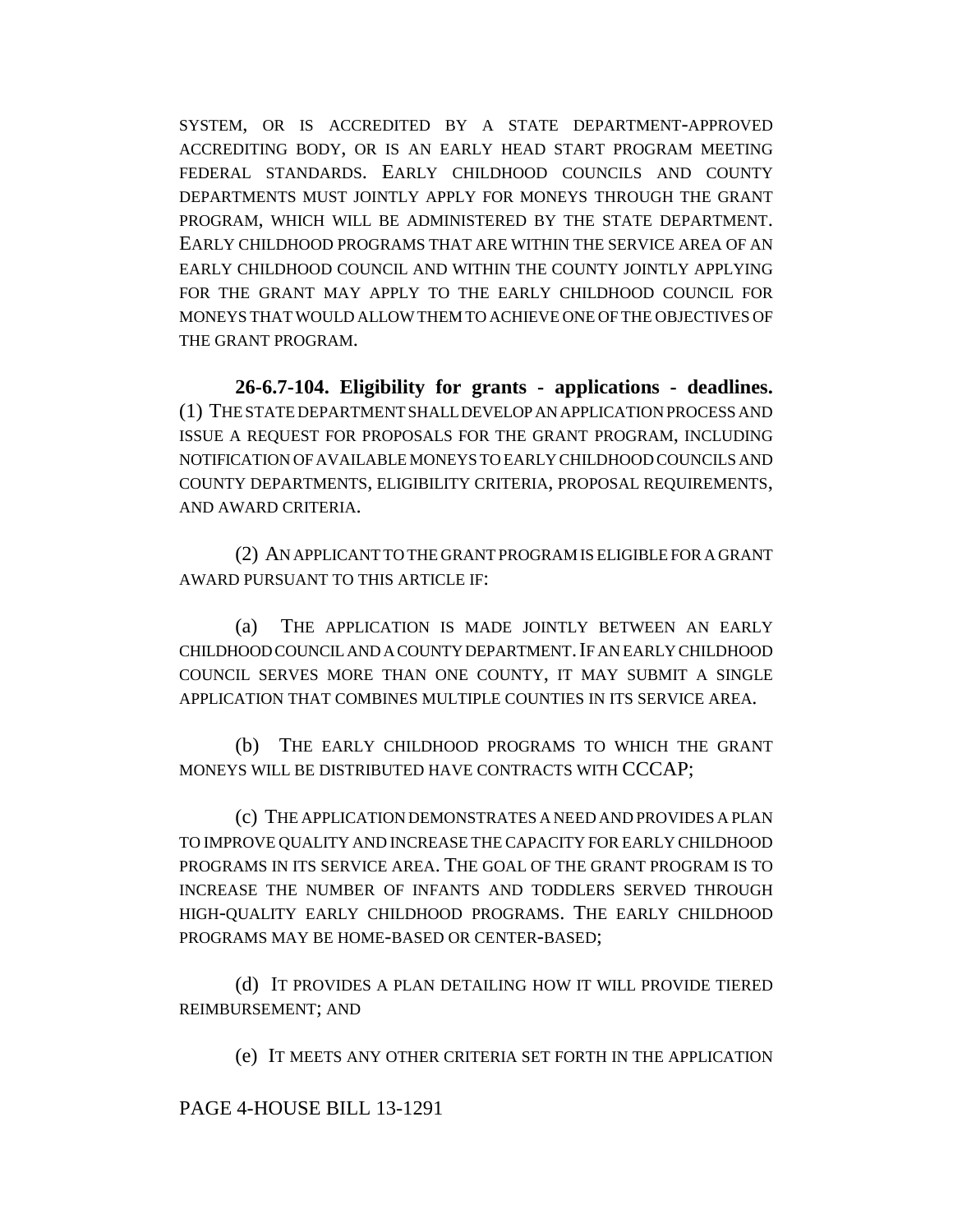PROCESS DEVELOPED PURSUANT TO THIS SECTION.

(3) (a) IN FISCAL YEAR 2013-14, GRANT APPLICATIONS MUST BE RECEIVED BY THE STATE DEPARTMENT ON OR BEFORE JULY 31, 2013. THE STATE DEPARTMENT SHALL REVIEW APPLICATIONS AND DETERMINE WHICH APPLICANTS WILL RECEIVE GRANTS AND THE AMOUNT OF EACH GRANT. GRANT AWARDS MUST BE MADE ON OR BEFORE SEPTEMBER 1, 2013, THROUGH THE FUND.

(b) FOR EACH FISCAL YEAR THEREAFTER, SUBJECT TO AVAILABLE APPROPRIATIONS, GRANT APPLICATIONS MUST BE RECEIVED BY THE STATE DEPARTMENT ON OR BEFORE JUNE 30 OF THE PRIOR FISCAL YEAR. THE STATE DEPARTMENT SHALL REVIEW APPLICATIONS AND DETERMINE WHICH APPLICANTS WILL RECEIVE GRANTS AND THE AMOUNT OF EACH GRANT. GRANT AWARDS MUST BE MADE ON OR BEFORE AUGUST 1 THROUGH THE FUND.

(c) IF IN ANY FISCAL YEAR THE FULL APPROPRIATION BY THE GENERAL ASSEMBLY FOR THE GRANT PROGRAM IS NOT DISPERSED AS SPECIFIED IN PARAGRAPHS (a) AND (b) OF THIS SUBSECTION (3), THE STATE DEPARTMENT SHALL REVIEW PROPOSALS AND AWARD GRANTS AS THE APPLICATIONS ARE RECEIVED AND NOT REQUIRE THE APPLICATIONS TO BE HELD UNTIL THE NEXT GRANT CYCLE.

**26-6.7-105. Reporting requirements.** (1) NO LATER THAN FOUR MONTHS AFTER THE CONCLUSION OF A GRANT, THE EARLY CHILDHOOD COUNCIL THAT RECEIVED THE GRANT SHALL PROVIDE THE STATE DEPARTMENT WITH AN ANNUAL REPORT CONCERNING THE OUTCOMES OF THE GRANT. THE REPORT MUST INCLUDE, AT A MINIMUM:

(a) A SUMMARY OF DATA RECEIVED FROM EARLY CHILDHOOD PROGRAMS THAT RECEIVED GRANT MONEYS;

(b) THE NUMBER OF INFANTS AND TODDLERS UNDER THREE YEARS OF AGE SERVED BECAUSE OF THE GRANT PROGRAM IN HOME-BASED PROGRAMS AND THE NUMBER SERVED IN CENTER-BASED PROGRAMS;

(c) THE LENGTH OF TIME SERVICES WERE PROVIDED;

(d) A DETAILED DESCRIPTION OF QUALITY IMPROVEMENTS MADE

## PAGE 5-HOUSE BILL 13-1291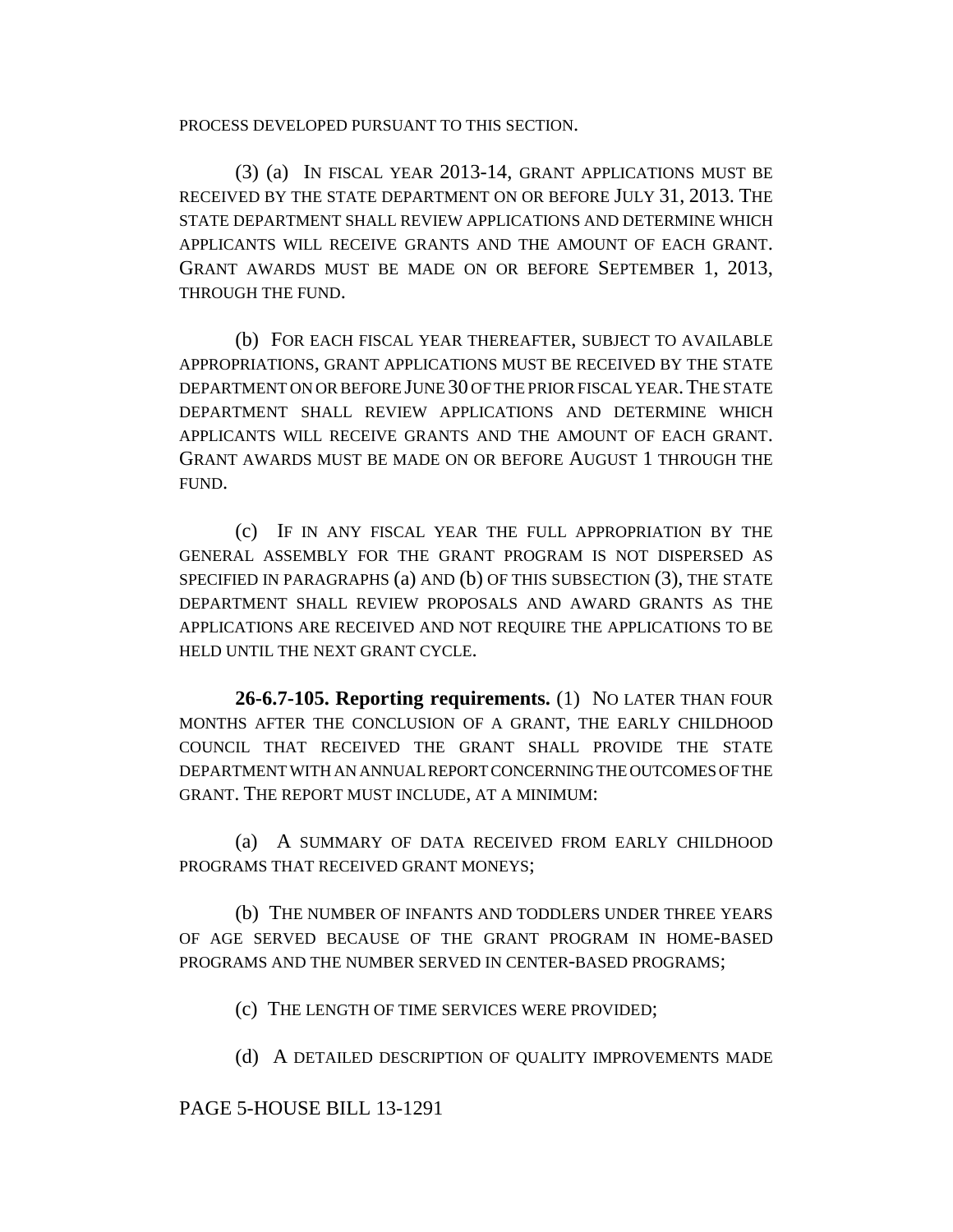(e) A DESCRIPTION OF HOW THE GRANTEE'S PROGRAM MET THE STATED OUTCOMES IN ITS APPLICATION;

(f) A SUMMARY OF THE NUMBER OF JOBS CREATED THROUGH THE GRANT PROGRAM; AND

(g) ANY OTHER DATA REQUIRED BY THE STATE DEPARTMENT.

(2) ON OR BEFORE DECEMBER 1, 2014, AND EACH DECEMBER 1 THEREAFTER, THE STATE DEPARTMENT SHALL PROVIDE A WRITTEN REPORT ON THE GRANT PROGRAM TO THE PUBLIC HEALTH CARE AND HUMAN SERVICES COMMITTEE OF THE HOUSE OF REPRESENTATIVES AND THE HEALTH AND HUMAN SERVICES COMMITTEE OF THE SENATE, OR ANY SUCCESSOR COMMITTEES. THE REPORT MUST INCLUDE A SUMMARY OF THE DATA RECEIVED PURSUANT TO SUBSECTION (1) OF THIS SECTION, THE TOTAL AMOUNT OF GRANTS AND GRANT MONEYS AWARDED, AND THE TOTAL INCREASE IN THE NUMBER OF INFANTS AND TODDLERS UNDER THREE YEARS OF AGE SERVED BY THE GRANT PROGRAM.

**SECTION 3. Appropriation.** In addition to any other appropriation, there is hereby appropriated, out of any moneys in the general fund not otherwise appropriated, to the department of human services, for the fiscal year beginning July 1, 2013, the sum of \$3,000,000 and 1.0 FTE, or so much thereof as may be necessary, for allocation to the office of early childhood for the Colorado infant and toddler quality and availability grant program created by this act.

**SECTION 4. Appropriation.** In addition to any other appropriation, there is hereby appropriated, out of any moneys in the general fund not otherwise appropriated, to the department of human services, for the fiscal year beginning July 1, 2013, the sum of \$3,000,000 and 1.0 FTE, or so much thereof as may be necessary, for allocation to the division of child care for the Colorado infant and toddler quality and availability grant program created by this act.

**SECTION 5. Effective date.** (1) Except as otherwise provided in this section, this act takes effect July 1, 2013.

PAGE 6-HOUSE BILL 13-1291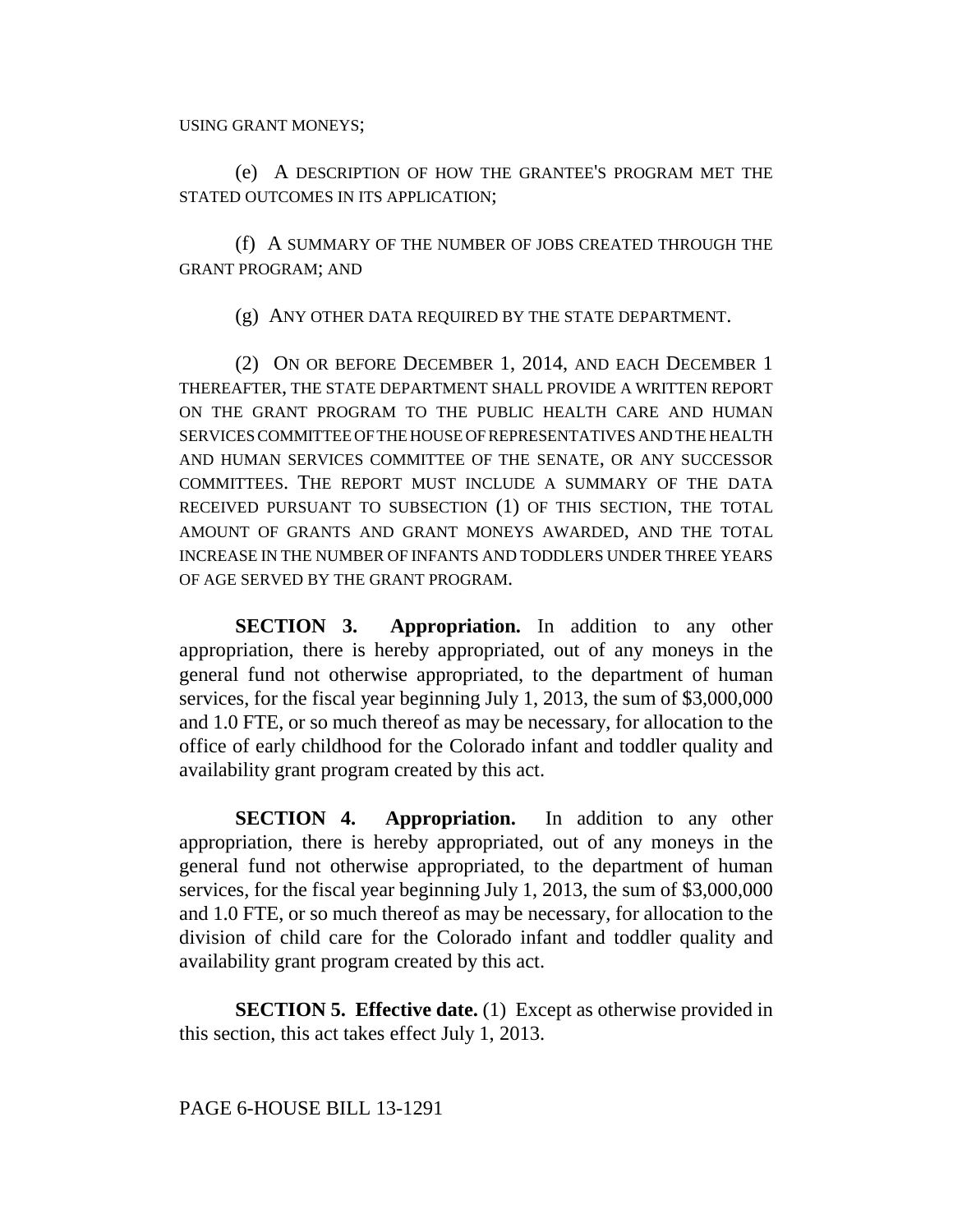(2) Section 3 of this act takes effect only if House Bill 13-1117 becomes law and takes effect either upon the effective date of this act or House Bill 13-1117, whichever is later.

(3) Section 4 of this act takes effect only if House Bill 13-1117 does not become law.

**SECTION 6. Safety clause.** The general assembly hereby finds,